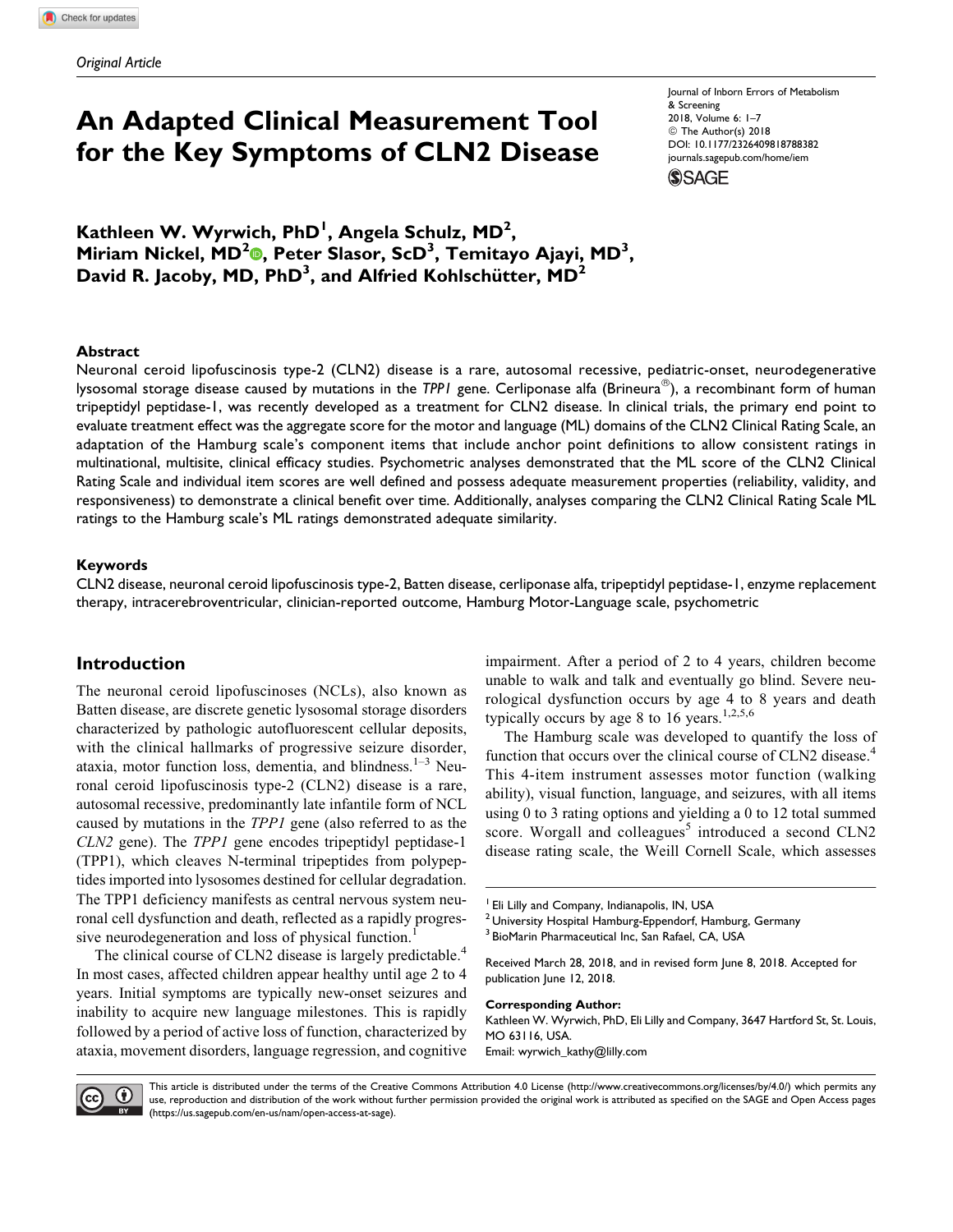| HML Scale Items in Natural History<br>Registry |   |                                          | ML Scale Items in Cerliponase Alfa Clinical Trials |  |                                                                                                                                                                                                                                                                                                      | Rationale for Adaptations                                                                                      |  |
|------------------------------------------------|---|------------------------------------------|----------------------------------------------------|--|------------------------------------------------------------------------------------------------------------------------------------------------------------------------------------------------------------------------------------------------------------------------------------------------------|----------------------------------------------------------------------------------------------------------------|--|
| Motor                                          |   | 3 Walks normally <sup>a</sup>            | Motor                                              |  | 3 Grossly normal gait. No prominent ataxia, no<br>pathologic falls.                                                                                                                                                                                                                                  | Clarification                                                                                                  |  |
|                                                |   | 2 Frequent falls,<br>clumsiness obvious  |                                                    |  | 2 Independent gait, as defined by ability to walk<br>without support for 10 steps. Will have obvious<br>instability and may have intermittent falls                                                                                                                                                  | Added "step" criteria to clarify and<br>harmonize the definition of gait<br>changes across sites/investigators |  |
|                                                |   | No unaided walking or<br>crawling only   |                                                    |  | I Requires external assistance to walk or can crawl<br>only                                                                                                                                                                                                                                          | Clarification                                                                                                  |  |
|                                                |   | 0 Immobile, mostly<br>bedridden          |                                                    |  | 0 Can no longer walk or crawl                                                                                                                                                                                                                                                                        | No changes                                                                                                     |  |
| Language                                       | 3 | Normal (individual<br>$maximum)^b$       |                                                    |  | Language 3 Apparently normal language. Intelligible and grossly Clarification<br>age-appropriate. No decline noted yet.                                                                                                                                                                              |                                                                                                                |  |
|                                                |   | 2 Has become<br>recognizably<br>abnormal |                                                    |  | 2 Language has become recognizably abnormal: some Added the language baseline<br>intelligible words may form short sentences to<br>convey concepts, requests, or needs. This score<br>signifies a decline from a previous level of ability<br>(from the individual maximum reached by the<br>child). | definition to loss of function                                                                                 |  |
|                                                |   | Hardly understandable                    |                                                    |  | Hardly understandable. Few intelligible words                                                                                                                                                                                                                                                        | No changes                                                                                                     |  |
|                                                |   | 0 Unintelligible or no<br>language       |                                                    |  | 0 No intelligible words or vocalizations                                                                                                                                                                                                                                                             | No changes                                                                                                     |  |

Table 1. The Hamburg Motor and Language (HML) and CLN2 Clinical Rating Scale Motor-Language (ML) Domain Items.

<sup>a</sup> In some children, motor development was never really normal.

<sup>b</sup>In some children, normal language development was never present. In such cases, the best performance ever achieved was taken as a starting point and rated 3; when language then became recognizably worse, it was rated 2.

4 items: gait (walking ability), language, myoclonus (involuntary movements), and feeding/swallowing. Like the Hamburg scale, all Weill Cornell Scale items use 0 to 3 rating options and yield a 0 to 12 total summed score.

Brineura® (BioMarin Pharmaceutical Inc., Novato, CA) (cerliponase alfa), a recombinant form of TPP1, has been developed as a treatment for CLN2 disease.<sup>7</sup> Cerliponase alfa is administered directly into the central nervous system via an indwelling intracerebroventricular port. Determining the clinical efficacy of this new treatment required the use of a clinical outcome assessment (COA) tool capable of demonstrating (1) a clinically relevant shift in the course of disease compared to the natural history for children and adolescents with CLN2 disease and (2) the reliability, validity, responsiveness, and interpretability required for COA use in a multinational clinical trial.<sup>8</sup> An adapted scale, termed the CLN2 Clinical Rating Scale, was devised to include historically used motor and language (ML) anchor point definitions from existing natural history databases to enable prospective acquisition of clinical trial data comparable to existing historical data.

This report details the key measurement properties of reliability, validity, and responsiveness of the CLN2 Clinical Rating Scale and the 2 component scores (motor and language) for use in CLN2 clinical trials. Moreover, the process and results from testing the similarity with the Hamburg ML (HML) scale are described and reported, thus demonstrating the comparability of the HML scores, derived from a natural history cohort, to the CLN2 Clinical Rating Scale ML scores used in 2 cerliponase alfa clinical trials. This demonstration of comparability is an important aim of this report and provides assurance that the HML and the CLN2 Clinical Rating Scale ML scores are adequately similar for use in the interpretation of functional change over time in the clinical studies.

# Methods

## CLN2 Clinical Rating Scale ML Domain

The CLN2 Clinical Rating Scale ML domain was adapted from the common subscales of the Hamburg and Weill Cornell CLN2 clinical rating scales to be used as an assessment tool for multicenter efficacy studies supporting the development of cerliponase alfa. The ML functions are fundamental disease domains, decline rapidly and predictably as a function of age, and are relatively insensitive to standard of care.

The rating is structured so that a score of 3 indicates a normal condition, 2 is a slight or just noticeable abnormality, 1 is a severe abnormality, and 0 denotes a complete loss of functioning. Because of wording ambiguity and differences between scales, item wording and anchor point definitions were refined for the CLN2 Clinical Rating Scale. This adaptation was conducted to codify the historical transitions in the items such that the treatment study could be directly compared to natural history gathered at both the University Hospital-Eppendorf in Hamburg and the Weill Cornell Medical College. The changes used in the CLN2 ML scale and the rationale are shown in Table 1.

Differences in 1-point scoring on the ML domains are measurable and clinically important. For example, in the motor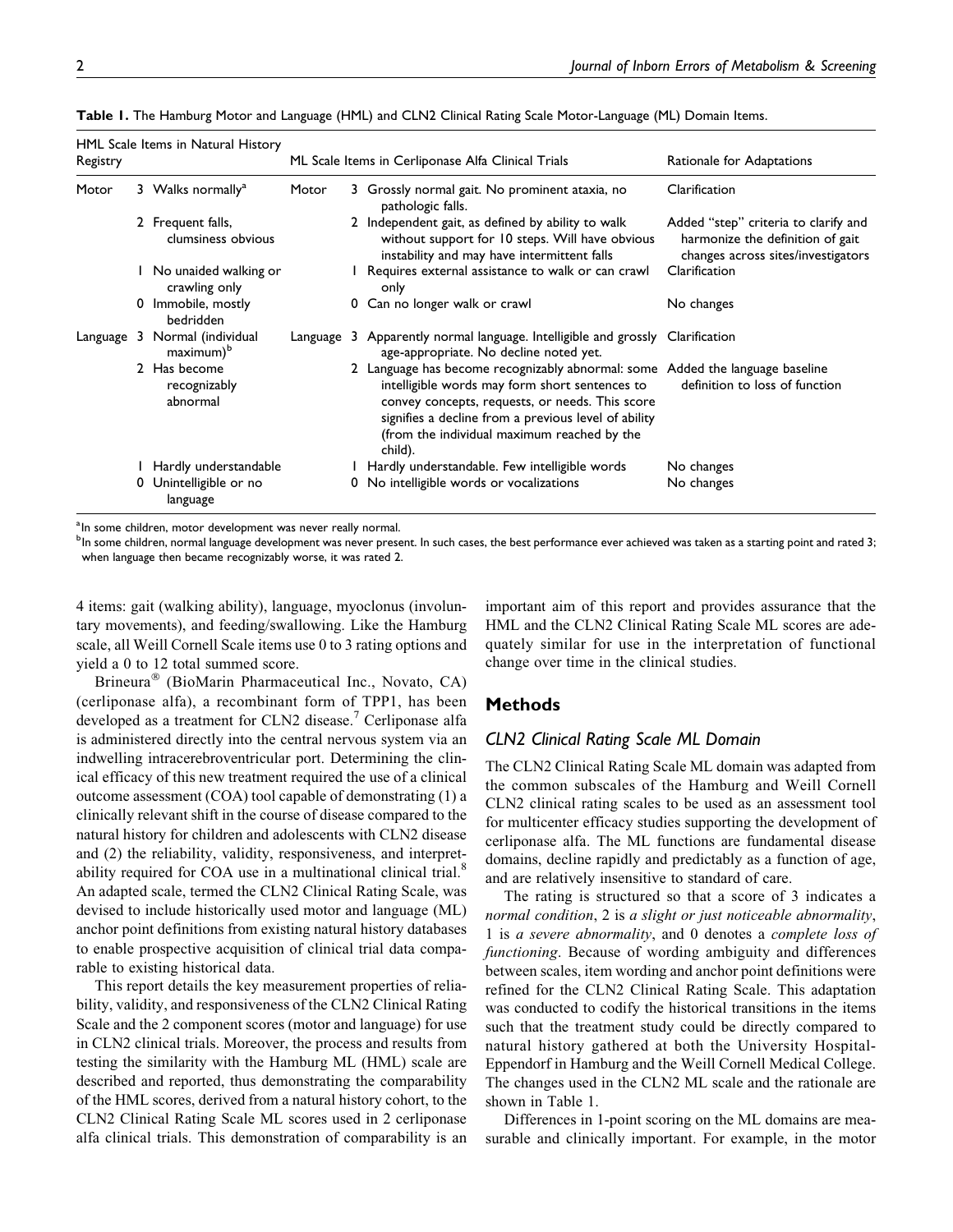domain, a 1-point drop from a rating of 3 to a rating of 2 is the difference between a child who can walk normally and a child who is abnormal but retains independent ambulation of at least 10 steps. Further, 1-point drop to a score of 1 indicates a child who no longer independently ambulates but can still move by some self-process. The last 1-point drop to a score of 0 indicates a child who is no longer self-mobile. Similarly, it can be observed that each of the language domain ratings also represent clinically meaningful levels.

#### Patient Population

A dose-escalation, single-arm, multinational phase 1/2 study (Clinicaltrials.gov identifier NCT01907087) evaluated the efficacy and safety of cerliponase alfa in patients with CLN2 disease. It included a stable dose period of 48 weeks at a dose of 300 mg every 2 weeks (Q2W), administered via an intracerebroventricular catheter. An ongoing open-label extension study (Clinicaltrials.gov identifier NCT02485899) continues to evaluate the efficacy and safety of cerliponase alfa. Any patient who completed treatment in the phase 1/2 study was eligible. All patients continue to receive cerliponase alfa at 300 mg Q2W for up to 240 weeks. Patients enrolled in the DEM-CHILD-independent CLN2 natural history registry<sup>9</sup> served as an untreated comparison group.

Eligible patients were required to have documented TPP1 deficiency and genotype. Children with CLN2 disease were eligible who were at least 3 years old and disease score  $\geq$ 3 on the 0- to 6-point CLN2 Clinical Rating ML scale, with scores of at least 1 in each of these domains. Written informed consent from a parent/legal guardian and assent from the patient, if appropriate, were obtained. The studies were performed in accordance with the Declaration of Helsinki; approval was obtained from the institutional review board at each participating center.

## Interrater Reliability

Clinical ratings were performed in-person every 8 weeks, and each assessment was videotaped. The prespecified methodology was as follows: 36 videotapes from 4 representative and regular time points (baseline, week 25, week 49, and week 73 [week 25 of extension study]) for 11 patients enrolled in the clinical studies who were/are being treated at the Hamburg clinic were independently rated by a nonstudy scale trainer. These ratings were then compared to the motor, language, and combined ML scale ratings given by the respective study clinicians. Weighted kappa  $(\kappa_w)$  statistics<sup>10</sup> assessed the level of rater agreement between the nonstudy trainer's ML scale ratings when compared to the study investigators' ratings to better understand interrater reliability using the Landis and  $Koch$ <sup>11</sup> classifications of agreement (0.00-0.20 indicates slight agreement, 0.21-0.40 indicates fair agreement, 0.41-0.60 indicates moderate agreement, 0.61-0.80 indicates substantial agreement, 0.81-0.99 indicates almost perfect agreement, and 1.00 indicates complete/perfect agreement).

#### Construct Validity

The validity of an assessment tool indicates how well it measures what it is designed to measure. Validity is supported when different methods of measuring the same or similar constructs produce similar results. To examine construct validity, the pattern and magnitude of the relationship between the scores for the motor, language, and combined ML scale scores were compared to other similar health measures using Spearman correlation coefficients in the baseline data. For all correlational analyses, the absolute value of the Spearman correlation coefficients assessed whether weak  $(|r|)$  $\leq$  0.30), moderate (0.30  $\leq$  |r|  $\leq$  0.60), or strong (|r|  $\geq$  0.60) relationships exist.<sup>12</sup>

Similar health measures compared to the motor score included the Physical Functioning Domain (8 items) and the Total Scale score from the 23-item Pediatric Quality of Life (PedsQL) Generic Core Scales,  $V4.0<sup>13</sup>$  Due to the impact of the child's motor functioning on a parent's caregiving role, the motor scores were compared to 3 key domain scores (Physical Functioning, Emotional Functioning, and Social Functioning) and the Total Score of the PedsQL Family Impact Module.<sup>14</sup> In addition, the Daily Activities Scale score from the CLN2 Quality of Life Questionnaire (CLN2 QL) was also examined to support the construct validity of the motor item's score.

The language score was compared to other PedsQL Family Impact Module Domain scores for Social Functioning, Cognitive Functioning, and Communications reflecting the impact of the child's language abilities on these parenting roles. Finally, the combined ML scale score was compared to the PedsQL Total Score, the PedsQL Family Impact Module Total Score, and the CLN2 QL Daily Activities Score.

#### Responsiveness

The responsiveness (ie, the ability to detect change over time) of the motor, language, and combined ML scores was also examined using Spearman correlation coefficient. The ML scores for change from baseline to week 49 (Study 201 Completion/Early Termination) were compared to the change score from baseline to the respective visit on the CLN2 QL Daily Activities Score. The absolute value of the Spearman correlation coefficient assessed whether weak ( $|r| < .30$ ), moderate  $(.30 \le |r| < .60)$ , or strong (|r|  $\ge .60$ ) relationships exist.<sup>12</sup>

# Comparison Study of HML and CLN2 Clinical Rating Scale ML Domains

Ensuring the adequate similarity of measurements using the HML and the CLN2 Clinical Rating Scale ML domains is key to the interpretation of clinical trial results. Ideally, all natural history assessments could be scored using the ML domains by clinical trial raters. However, due to the historical nature of these data, subsequent deaths from some of these children, and the fact that videotaping patients were not part of the clinical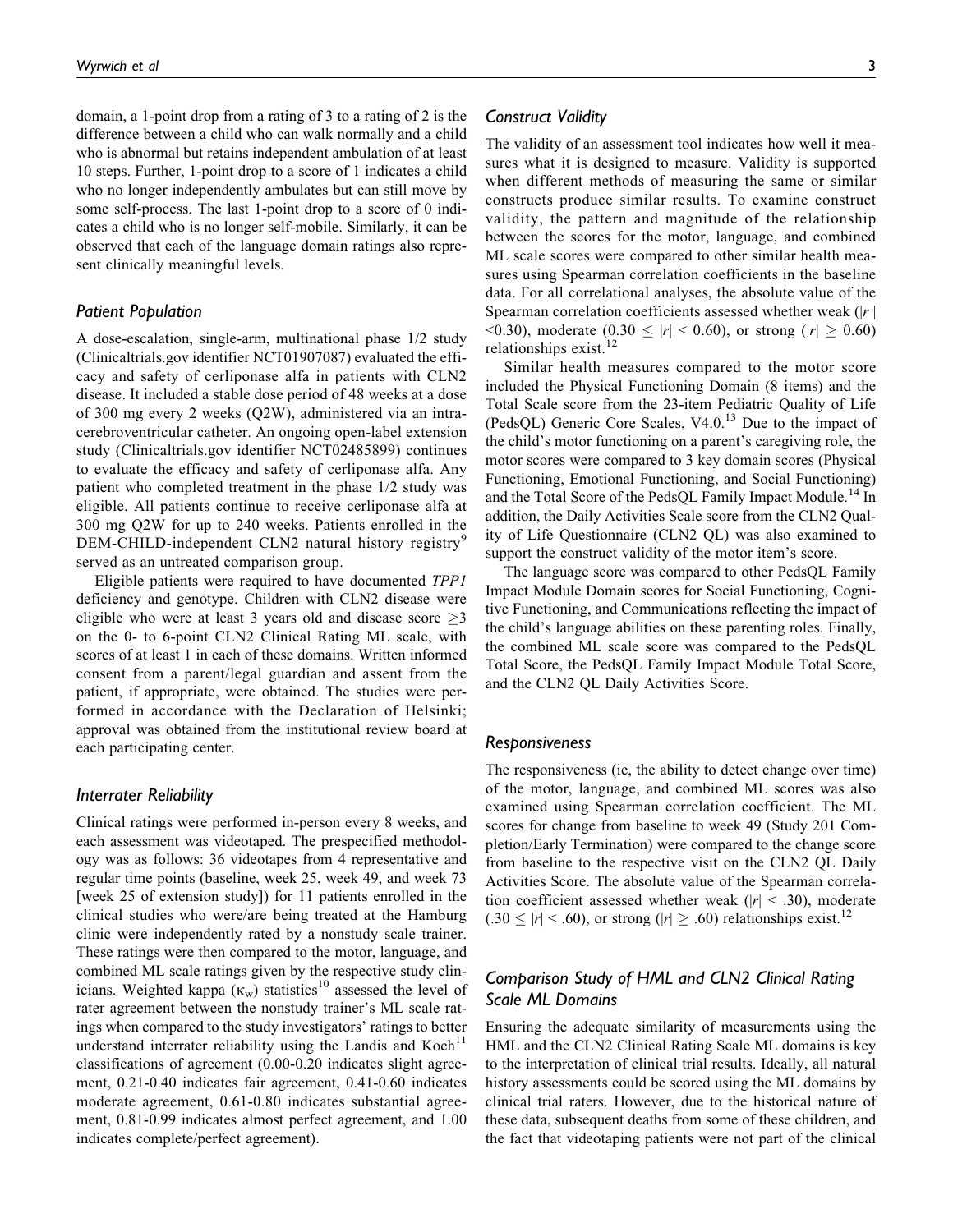acquisition routine in the natural history registry, a sufficient supply of natural history patient videos was not feasible.

Therefore, to bridge the similarities of these 2 rating scales, videotaped assessments were reviewed and scored using the HML scale by a rater independent of the clinical studies, trained on the HML definitions. The goal of this bridging investigation was to understand the degree of variability in ratings in the analyses that is attributable to the slight changes in the study rating definitions. The videos were viewed in their entirety, and the videos were not transcribed for review due to the lack of meaning that comes from the transcription of videos of patients with CLN2, many with quite limited language abilities.

 $\kappa_{\rm w}$  statistics<sup>10</sup> assessed the level of rater agreement between the HML scale ratings (motor, language, and combined ML scores) when compared to the clinical trial clinician ratings using the ML scale. The  $\kappa_{w}$  results were interpreted using the Landis and  $Koch<sup>11</sup>$  classifications of agreement (see "Interrater Reliability" section) to assess the similarity of the 2 rating scales.

In addition, slope estimates for the rate of decline over 48 months of treatment were produced for each of the original and ML scale scores using the same algorithm as specified in the phase 1/2 study. The slope for a patient was computed as a change from baseline, using the last observation >0 and scaled as a rate per units of 48 weeks. The analyses were also produced for the separate ML components. Summary statistics (mean, median, standard deviation [SD]) were produced for the HML and Clinical Rating Scale ML slope estimates.

# Results

#### Patient Population

A total of 24 patients were screened for the phase 1/2 study at 5 clinical sites. All screened patients were enrolled. One patient was discontinued after placement of the intracerebroventricular catheter and the first 300 mg infusion at the parents' request, due to the patient's unwillingness to continue with study procedures. The remaining 23 patients completed the phase 1/2 study and went on to enroll in the extension study.

The mean (SD) age of the study patients at enrollment was 4.3 (1.24) years (Table 2). Most patients were white (96%); 63% were female. The mean (SD) age of CLN2 disease onset was 3.4 (1.07) years (Table 2). One or both of the 2 most common CLN2 alleles (ie, c.622C>T and c.509-1G>C) were present in 17 (71%) patients. The mean (SD) baseline ML scale score was 3.5 (1.20) points. Three patients had baseline ML scale scores below the study enrollment minimum of 3; however, study eligibility was determined at the screening rather than baseline assessment. The protocol permitted a 1-month interval between the screening and baseline visits.

## Interrater Reliability

In the formal interrater study of Hamburg clinic patients using patient videos,  $\kappa_{w}$  results for motor score ratings for all videos

Table 2. Baseline Demographic Characteristics (Phase 1/2 Study, Enrolled Population).

|                                      | All Patients, $N = 24$ |
|--------------------------------------|------------------------|
| Age at enrollment, years             |                        |
| Mean (SD)                            | 4.3 (1.24)             |
| Median                               | 4.0                    |
| Minimum, maximum                     | 3.0, 8.0               |
| Sex, n (%)                           |                        |
| Female                               | 15 (63)                |
| Male                                 | 9 (38)                 |
| Race, n (%)                          |                        |
| Asian                                | 1(4)                   |
| White                                | 23 (96)                |
| Ethnicity, n (%)                     |                        |
| Hispanic or Latino                   | 1(4)                   |
| Not Hispanic or Latino               | 23 (96)                |
| Age at disease onset, years, n (%)   |                        |
| $3$                                  | 7 (29)                 |
| $3 - 5$                              | 12 (50)                |
| $\geq$ 5                             | 4(17)                  |
| Unknown                              | 1(4)                   |
| Mean (SD)                            | 3.4(1.07)              |
| Median                               | 3.0                    |
| Minimum, maximum                     | 2.5, 6.3               |
| Genotype, n (%)                      |                        |
| c.622C>T                             | 5(21)                  |
| c.509-1G>C                           | 2(8)                   |
| c.622C>T and c.509-1G>C              | 2(8)                   |
| $c.622C > T$ and other               | 4 (17)                 |
| c.509-1G>C and other                 | 4 (17)                 |
| Other                                | 7 (29)                 |
| Screening ML Scale score, n (%)      |                        |
| Mean (SD)                            | 3.7(0.95)              |
| Median                               | 3                      |
| Minimum, maximum                     | 3, 6                   |
| Baseline ML Scale score <sup>a</sup> |                        |
| Mean (SD)                            | 3.5 (1.20)             |
| Median                               | 3                      |
| Minimum, maximum                     | I, 6                   |

Abbreviations: ML, motor and language; SD, standard deviation.

a<br>Study-eligibility criteria were based on the baseline rather than screening visit.

 $(n = 36)$  were .93, indicating near-perfect agreement.<sup>11</sup> Perfect agreement ( $\kappa_w = 1.00$ ) were observed at week 25 (n = 11), week 49 (n = 10), and week 73 (n = 3). At baseline, 2 ratings were provided that were 1 level lower than the clinical study ratings ( $\kappa_{\rm w}$  .76; n = 12), but nonetheless, these ratings demonstrated substantial agreement (Table 3).

Similarly, for the language score ratings across all videos,  $\kappa_w = .82$ , thus indicating near-perfect agreement. The  $\kappa_w$  estimates at each time point ranged from .67 at week 49 to .93 at baseline. Moreover, the combined ML scale scores (0-6) generated from the ML scale trainer's ratings were in almost perfect agreement with those of the clinician raters (.89  $\lt$   $\kappa_{w}$   $\lt$ .93) for each time point and across all rating periods—supporting interrater reliability for the ML scale scores. Moreover, the demonstrated consistency between the clinical trial ratings made by each of the study clinicians and the study's ML scale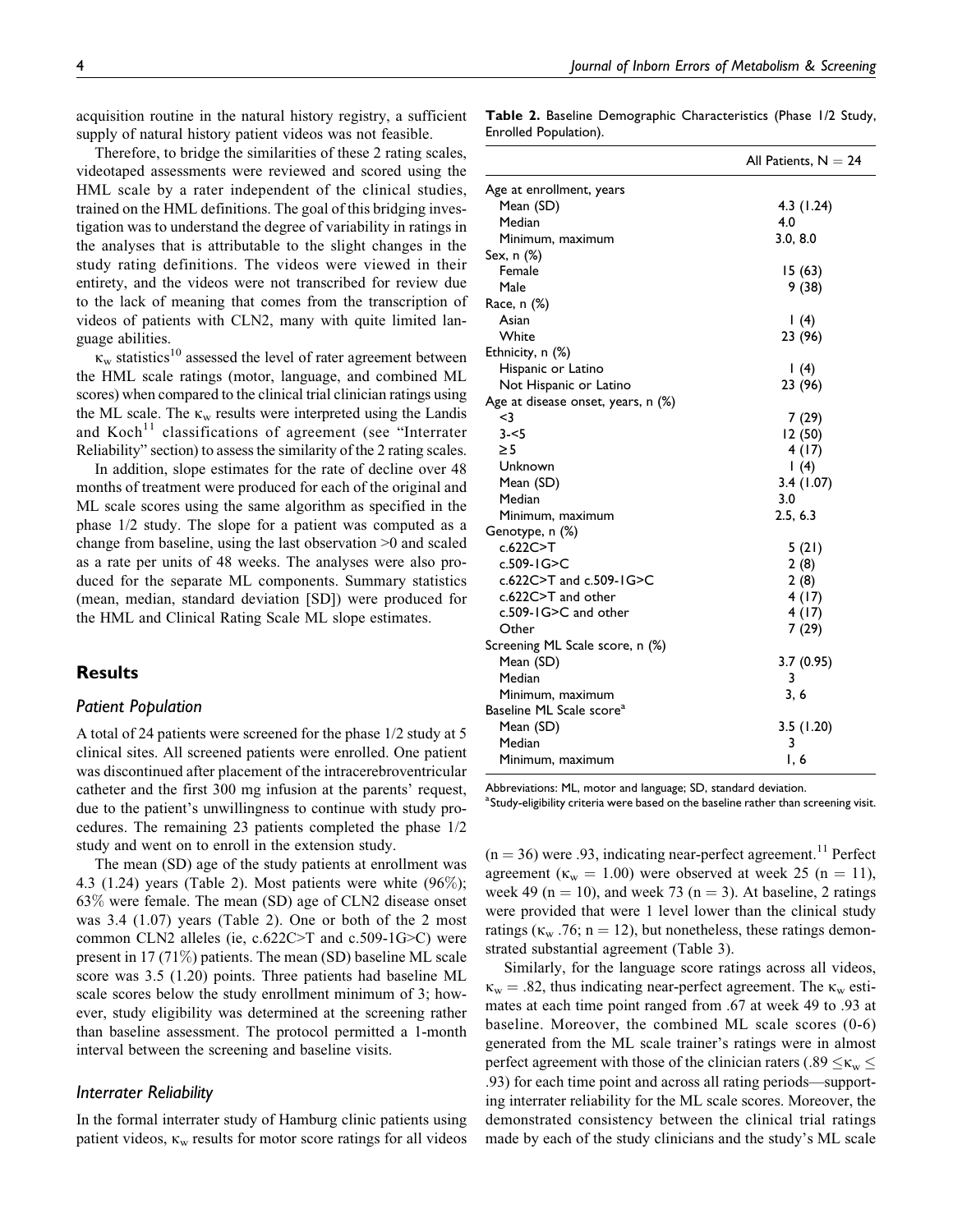|                                |      |      |      |       | Baseline, $n = 12$ Week 25, $n = 11$ Week 49, $n = 10$ Week 73, $n = 3$ All 4 Time Points, $n = 36$ |
|--------------------------------|------|------|------|-------|-----------------------------------------------------------------------------------------------------|
| ML scale motor ratings         | 0.76 | I.OO | 1.00 | . .00 | 0.93                                                                                                |
| ML scale language ratings      | 0.93 | 0.79 | 0.67 | 0.80  | 0.82                                                                                                |
| Combined (0-6) ML scale scores | 0.92 | 0.93 | 0.89 | 0.93  | 0.92                                                                                                |

Table 3. Interrater Reliability Estimates<sup>a</sup> in Clinical Studies Among Hamburg Clinic Patients.<sup>b</sup>

Abbreviation: ML, motor and language.

<sup>a</sup> Weighted kappa comparison between 2 raters.

<sup>b</sup>Conducted in 2016.

trainer supports the reproducibility of the ML ratings and procedures (Table 3).

## Table 4. Estimated Rate of Decline Over 48 Weeks in Phase 1/2 Study: Motor, Language, and Combined Scores Slope Estimates in the Scale Comparison Study.

## Construct Validity

Construct validity analyses for the motor, language, and combined ML scale scores examined the magnitude of Spearman correlation coefficients at baseline. For the domains and total scores most closely related to the motor score, baseline correlations were generally moderate to strong, with the strongest observed relationships with the PedsQL Core Physical Functioning measure ( $r = 0.64$ ) and Total Score ( $r = 0.61$ ). For the domains scores most closely related to the language score, baseline correlations were generally moderate to strong with the PedsQL Family Impact Module's Communication ( $r = .65$ ), Social ( $r = .57$ ), and Cognitive Functioning  $(r = .47)$  Domain comparisons. The ML scale score demonstrated moderate relationships with the comparator instruments' Total Scores (PedsQL Total Score,  $r = .35$ ; the PedsQL Family Impact Module Total Score,  $r = .51$ ; the CLN2 QL Daily Activities Score,  $r = .35$ ).

#### Responsiveness

The ML scale change scores (motor, language, and combined ML) from baseline to week 49 (end of study visit in Study 201) were compared to the change score from baseline to the respective visit on the CLN2 QL Daily Activities Score using the Spearman correlation coefficients. Both the ML and the motor change scores demonstrated a moderate level of responsiveness with the CLN2 QL Daily Activity Score ( $r = 0.37$  and 0.41, respectively). The PedsQL Social Functioning measure's change score correlation with the language change score was 0.40—also achieving a moderate relationship to demonstrate the responsiveness of the ML combined and standalone items.

# Comparison Study of HML and CLN2 Clinical Rating Scale ML Score

A bridging study using videotapes and ratings by an HML rater investigated whether adequate similarities exist between the ML scores of the HML and the CLN2 Clinical Rating Scale. The results demonstrate substantial-to-perfect agreement between the 2 corresponding motor scales (.67  $\leq \kappa_{w}$ )  $\leq$  1.00), fair-to-substantial agreement between the language scales (.34  $\leq$   $\kappa_{w} \leq$  .62), and substantial agreement in the

| Rate of Decline (Points/48 Weeks) <sup>a</sup> | CLN2 Rating<br>Scale ML | HML           |
|------------------------------------------------|-------------------------|---------------|
| Motor scores                                   | $n = 12$                | $n = 12$      |
| Mean (SD)                                      | 0.17(0.33)              | 0.14(0.25)    |
| Median                                         | 0.00                    | 0.00          |
| Minimum, maximum                               | 0.00, 1.01              | 0.00, 0.61    |
| 95% CI limit                                   | $-0.04, 0.39$           | $-0.02, 0.30$ |
| Language scores <sup>b</sup>                   | $n = 6$                 | $n = 6$       |
| Mean (SD)                                      | $-0.02$ (0.58)          | 0.00(0.00)    |
| Median                                         | 0.00                    | 0.00          |
| Minimum, maximum                               | $-0.61, 1.01$           | 0.00, 0.00    |
| 95% CI limit                                   | $-0.62, 0.58$           | 0.00, 0.00    |
| ML combined score                              | $n = 12$                | $n = 12$      |
| Mean (SD)                                      | 0.17(0.52)              | 0.05(0.41)    |
| Median                                         | 0.00                    | 0.00          |
| Minimum, maximum                               | $-0.61, 1.01$           | $-1.00, 0.61$ |
| 95% CI limit                                   | $-0.16, 0.50$           | $-0.21, 0.31$ |

Abbreviations: CI, confidence interval; CLN2, neuronal ceroid lipofuscinosis type-2; HML, Hamburg Motor-Language; ML, motor and language; SD, standard deviation.

<sup>a</sup>Negative slopes denote improvement over time.

<sup>b</sup>Five patients were omitted from language slope estimation because the baseline language score was 0. One additional patient was omitted because there were no observations postbaseline with a language score >0.

combined ML scores (.67  $\leq$   $\kappa_{\rm w} \leq$  .79) at all of the investigated time points (baseline, week 25, week 49, and week 73). The mean slopes of ratings from baseline to week 49 computed for the HML and the ML scale ratings yielded nearly identical point estimates and variation for the Hamburg clinic patients in this investigation (Table 4). This was true for the mean slopes from the respective motor scales  $(0.14 \pm 0.25)$ [HML] vs  $0.17 + 0.33$  [ML]), language scales  $(0.00 + 0.00)$ [HML] vs  $-0.02 \pm 0.58$  [ML]), and 0 to 6 ML combined score from each scale  $(0.05 + 0.41$  [HML] vs  $0.17 + 0.52$ [ML]). These results provide assurance that the HML and the CLN2 Clinical Rating Scale ML scores are adequately similar for use in the interpretation of functional change over time in the clinical studies.

## **Discussion**

Clinical outcome assessments designed to demonstrate the benefits of a treatment must be well defined and possess adequate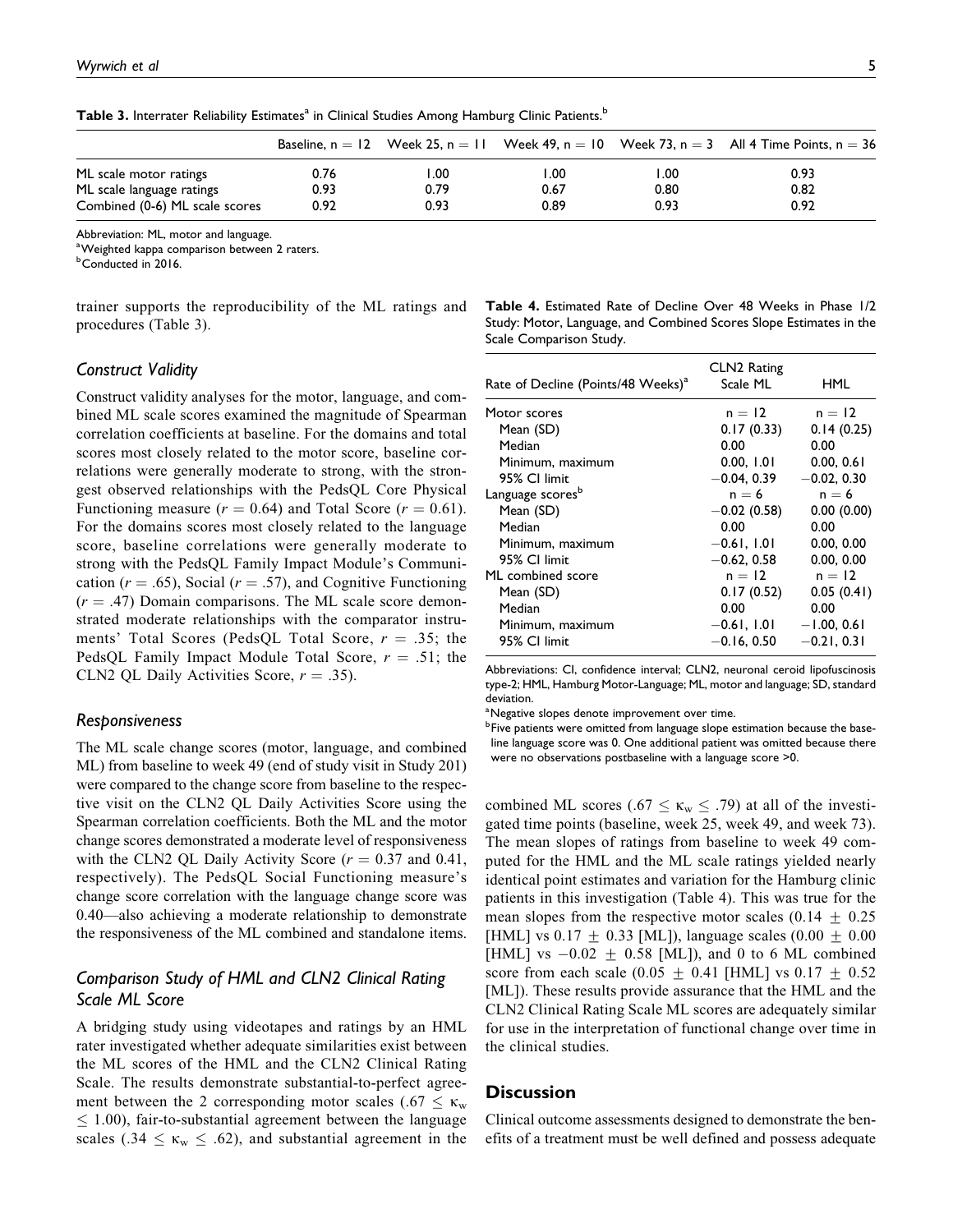measurement properties.<sup>8</sup> The primary metric used to quantify a notable attenuation of CLN2 disease progression in clinical studies was the aggregate of the ML score in the CLN2 Clinical Rating Scale. In order to ensure measurement consistency across clinical trial sites, the CLN2 Clinical Rating Scale ML domain was adapted from the original Hamburg scale<sup>4</sup> to include anchor point definitions that would allow consistent ratings within the study conduct. The adapted CLN2 Clinical Rating Scale ML domain was intended to respect the historical application of the Hamburg scale and allow consistent and harmonized ratings in a multinational, multisite, clinical efficacy study.

The psychometric analyses of the ML rating scale with regard to reliability, construct validity, and responsiveness provide confidence in the measurement properties of this adapted instrument and the 2 component scores. Interrater reliability was assessed using Hamburg clinic patients in the clinical studies; the results are convincing and show that agreement for the motor, language, and combined ML scores was substantial to nearly perfect. $11$  These results reflect the important success in achieving rater consistency in the clinical studies through strong and thorough rater trainings. Construct validity and ability to detect change were also demonstrated with moderate-to-strong correlations with key domains and total scores from quality-of-life instruments (PedsQL, PedsQL Family Impact Module, and CLN2 QL Daily Activities Score) measuring similar constructs.

Agreement with the ML scale, as assessed by  $\kappa_w$  values for single and combined ML scores, was near perfect for the motor score for all time points; there was fair-to-substantial agreement for the language scores.<sup>11</sup> External review of videotapes may pose challenges for precise language assessments that may contribute to the lack of strong agreement in the language score. In contrast to study raters, the external reviewer had no previous medical or social information such that previous maximum attained function was not known. Technical issues such as recording quality or sample bias that may limit the ability of the rater to accurately assess language capabilities may also confound results. However, the external video rating assessment of decline using the HML scale led to nearly identical values for progression slope point estimates and variability when compared to the individual and combined domains of the ML scale's rating changes over time, suggesting a strong relationship in the assessment of disease progression despite the lack of strong agreement in language scores. These results provide assurance that the ML scores from the 2 scales are adequately similar for use in the interpretation of the results from the clinical studies when compared to the natural history registry.

This study is not without limitations. First, no other known psychometric validation of this scale has been conducted outside these clinical studies; the use of the adapted instrument is encouraged to better understand the strength and durability of the conclusions in this report in other CLN2 disease investigations. In addition, no formal intrarater reliability study was conducted. However, the correspondence of ratings between

the clinician's rating compared to the ratings by the rater trainer using the videotaped assessments was strong and demonstrated that each study clinician made his or her ratings in a manner that was strongly consistent with the opinion of the trainer on the study rating process—as may be expected by the use of well-trained physicians across these global academic medical centers.

Other limitations included the hampered ability to evaluate responsiveness (the ability to detect change over time) in these analyses given that few ML score shifts were observed in patients in the phase 1/2 study (Table 4). Nonetheless, moderate change correlations ( $r \geq 0.37$ ) with key qualityof-life domains scores provide confidence in this measurement property. Finally, the scales' video-based ratings were subsequently compared to the primary source data for the clinical studies, which is the in-person rating by the patient's Hamburg clinic physician. The use of the videos introduced possibly important sources of error in comparing these ratings; namely, the rater was not present for any interactions between the patient and the study clinician prior to the start of videotaping (eg, patient walks up to greet the study physician in the clinic hallway) or any unobservable (on the video) details (eg, someone walking into the room, pictures in the room or the view outside the window, etc). In contrast, the study clinician often knew each patient was physically present throughout the clinic visit and assessment and was capable of making a comprehensive assessment that may not have been fully captured in the video. This limitation of video assessments may contribute to the lack of strong agreement between the raters' score of language ability, which may be more difficult to capture fully on video than motor ability, which had substantial-to-perfect agreement between the 2 corresponding motor scales. Importantly, this did not limit agreement in the assessment of change in language ability over time.

# **Conclusions**

These results demonstrate that the ML domains of the CLN2 Clinical Rating Scale are objective, reproducible, valid, and responsive measures in children with CLN2 disease. These results also provide assurance that the HML and the CLN2 Clinical Rating Scale ML scores are adequately similar for use in the understanding of results from clinical trials. Moreover, change over time on the ML scores is interpretable.<sup>8</sup> That is, each unit difference on this scale measures a clinically meaningful change in a child's ML abilities. Indeed, anyone who has personally experienced a child's development knows that a change—especially a decline on this scale—is notable, relevant, and reflective of a meaningful change in a child's functioning in the clinical course of CLN2 disease.

#### Acknowledgments

The authors thank Janet Wittes at Statistics Collaborative, Inc, for statistical assistance with this research and Drs Lim Ming and Ruth